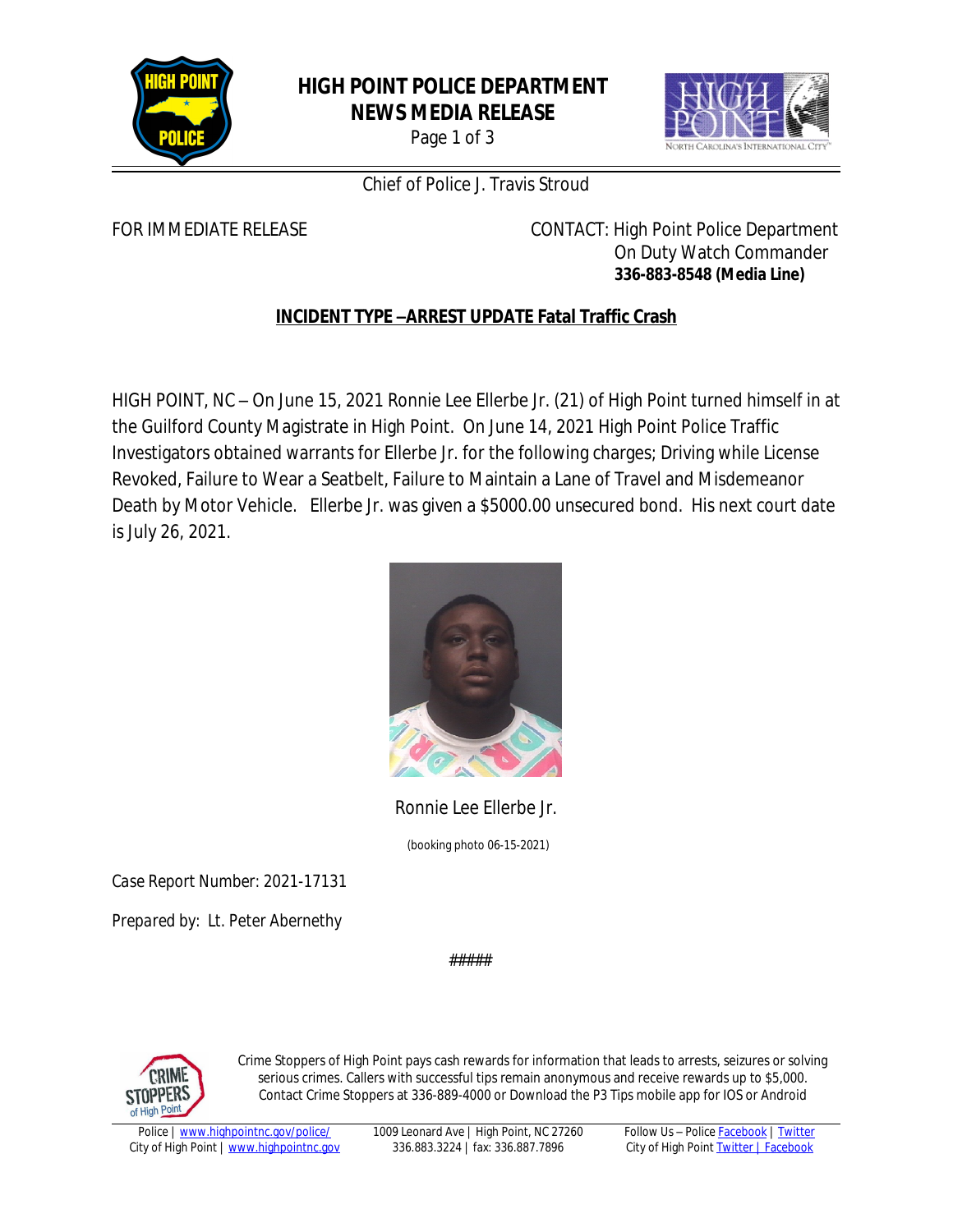

### **HIGH POINT POLICE DEPARTMENT NEWS MEDIA RELEASE**

Page 2 of 3



Chief of Police J. Travis Stroud

FOR IMMEDIATE RELEASE **CONTACT:** High Point Police Department On Duty Watch Commander **336-883-8548 (Media Line)**

HIGH POINT, NC – On June 8, 2021 Jasmine Monique Dunbar (25) died at Wake Forest Baptist Hospital from injuries she received during this crash. Ms. Dunbar was the front passenger in the 2008 Hyundai Elantra. The driver of the car, Ronnie Lee Ellerbe Jr. (21) was also transported to Wake Forest Baptist Hospital for treatment of his injuries. A 14 year old boy in the back seat of the vehicle was transported to Moses Cone Medical Center in High Point for treatment. His injuries are not believed to be life-threatening.

Mr. Ellerbe Jr. lost control of the vehicle while traveling west on E. Russell Av. near Hines St. The vehicle ran off the left side of the road before striking an embankment and a tree. The vehicle overturned and came to rest upside down on E. Russell Av.

Investigators believe that speeding and failure to wear a seatbelt were factors in the cause and severity of this crash. This is still an active investigation that involves the reconstruction of a traffic crash. Any criminal charges will be determined at the conclusion of the investigation.

*Case Report Number: 2021-17131*

*Prepared by: Lieutenant Peter Abernethy*

*#####*



Crime Stoppers of High Point pays cash rewards for information that leads to arrests, seizures or solving serious crimes. Callers with successful tips remain anonymous and receive rewards up to \$5,000. Contact Crime Stoppers at 336-889-4000 or Download the P3 Tips mobile app for IOS or Android